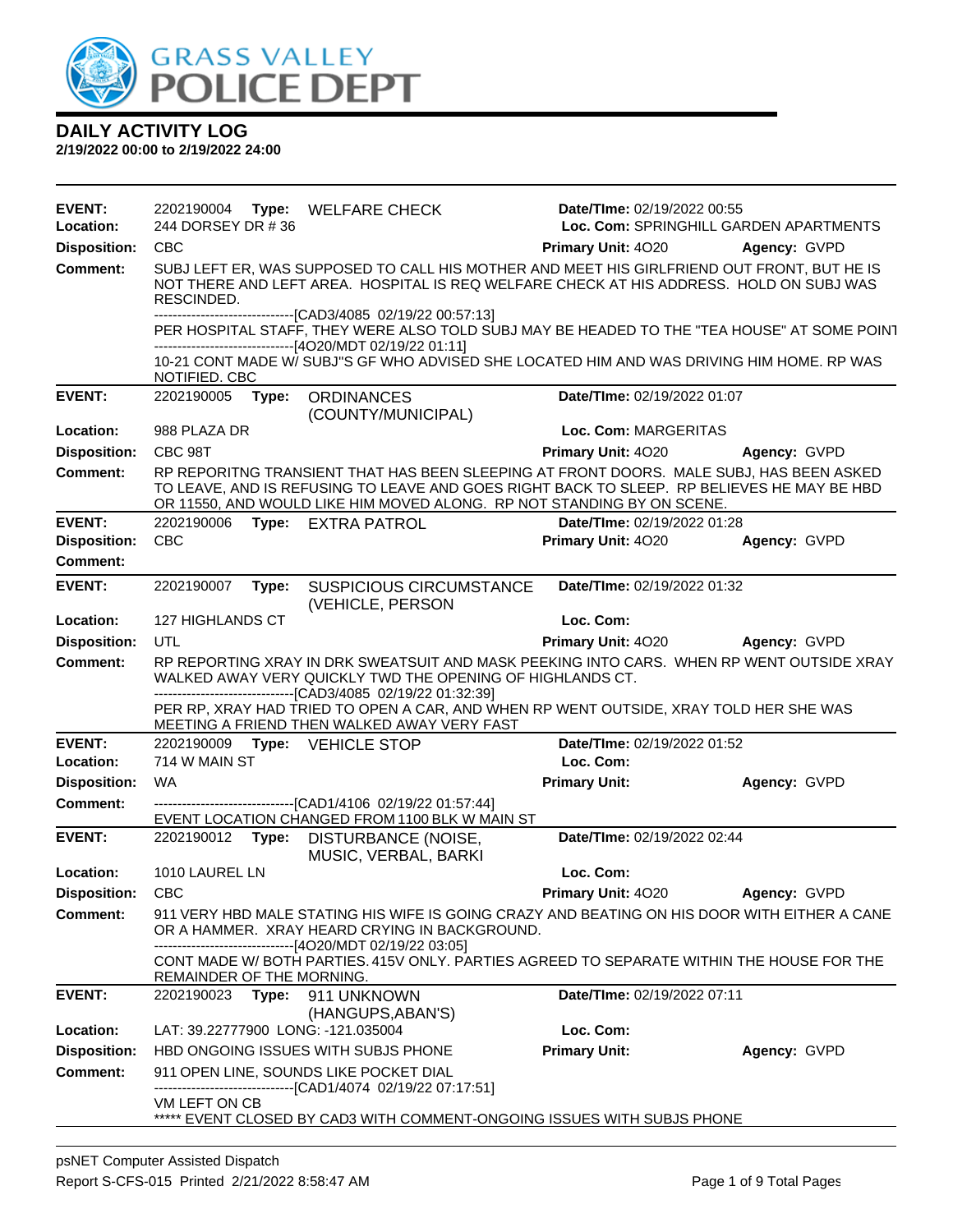

| <b>EVENT:</b>       | 2202190024 Type:                | OAH, CUSTODY, C | RESTRAINING ORDERS (TRO,                                       | Date/TIme: 02/19/2022 07:40 |                                                                                                 |
|---------------------|---------------------------------|-----------------|----------------------------------------------------------------|-----------------------------|-------------------------------------------------------------------------------------------------|
| Location:           | 155 GLASSON WY                  |                 |                                                                |                             | Loc. Com: SIERRA NEVADA MEMORIAL HOSPITAL                                                       |
| <b>Disposition:</b> | <b>CBC</b>                      |                 |                                                                | <b>Primary Unit: 4015</b>   | <b>Agency: GVPD</b>                                                                             |
| <b>Comment:</b>     |                                 |                 | THAT THERE WILL BE A REPORT WRITTEN IN A COUPLE WEEKS,         |                             | RP REQ 10-21 REF EVENT 2202170152. RP ADV SU IS STILL CONTACTING HER VIA PHONE. ADV LE TOLD HER |
| <b>EVENT:</b>       |                                 | SPEED, HAZ      | 2202190025 Type: TRAFFIC (DUI, PARKING,                        | Date/TIme: 02/19/2022 07:47 |                                                                                                 |
| Location:           | 49/20 RAMP STATE/20             |                 |                                                                | Loc. Com: SB                |                                                                                                 |
| <b>Disposition:</b> | <b>HBD</b>                      |                 |                                                                | <b>Primary Unit:</b>        | Agency: GVPD                                                                                    |
| <b>Comment:</b>     |                                 |                 | 911 RPTG DEER W/BROKEN LEGS IN RDWY/XFER TO CHP                |                             |                                                                                                 |
|                     | ADD'T 911/XFER TO CHP           |                 | -------------------------------[CAD1/4074_02/19/22 07:49:39]   |                             |                                                                                                 |
|                     |                                 |                 | -------------------------------[CAD3/4056 02/19/22 07:49:55]   |                             |                                                                                                 |
|                     | ADD 911 RPTG SAME               |                 |                                                                |                             |                                                                                                 |
|                     | ADD'T 911 RPTG SAME             |                 | ------------------------------[CAD1/4074_02/19/22 07:50:34]    |                             |                                                                                                 |
|                     |                                 |                 | ------------------------------[CAD3/4056  02/19/22 07:50:54]   |                             |                                                                                                 |
|                     | <b>VOICED</b>                   |                 | -------------------------------[CAD3/4056 02/19/22 07:51:00]   |                             |                                                                                                 |
|                     | ADD 911 RPT'G SAME              |                 |                                                                |                             |                                                                                                 |
|                     | ADD'T BSN LINE                  |                 | -------------------------------[CAD1/4074_02/19/22 07:52:31]   |                             |                                                                                                 |
|                     |                                 |                 | ------------------------------[CAD1/4074_02/19/22 07:53:04]    |                             |                                                                                                 |
|                     | ADD'T 911 RPTG SAME/XFER TO CHP |                 |                                                                |                             |                                                                                                 |
|                     | ADD'T 911 RPTG SAME/XFER TO CHP |                 | ---------------------------------[CAD1/4074 02/19/22 07:53:43] |                             |                                                                                                 |
|                     |                                 |                 | -------------------------------[CAD3/4056  02/19/22 07:54:26]  |                             |                                                                                                 |
|                     | ADD 911 RPT'G SAME              |                 | ------------------------------[CAD1/4074_02/19/22 07:55:09]    |                             |                                                                                                 |
|                     | ADD'T 911 RPTG SAME/XFER TO CHP |                 |                                                                |                             |                                                                                                 |
|                     |                                 |                 | -------------------------------[CAD3/4056 02/19/22 07:55:17]   |                             |                                                                                                 |
|                     | ADD 911 RPT'G SAME              |                 | -------------------------------[CAD3/4056_02/19/22 07:55:34]   |                             |                                                                                                 |
|                     | <b>BSN LINE RPT'G SAME</b>      |                 |                                                                |                             |                                                                                                 |
|                     | ADD 911 RPT'G SAME              |                 | ------------------------------[CAD3/4056  02/19/22 07:56:38]   |                             |                                                                                                 |
|                     |                                 |                 | --------------------------------[CAD3/4056 02/19/22 07:57:19]  |                             |                                                                                                 |
|                     | ADD 911 RPT'G SAME              |                 |                                                                |                             |                                                                                                 |
|                     | ADD BSN LINE RPT'G SAME         |                 | -------------------------------[CAD1/4074 02/19/22 07:58:01]   |                             |                                                                                                 |
|                     | ADD'T 911/XFER TO CHP           |                 |                                                                |                             |                                                                                                 |
|                     | ADD'T 911/XFER TO CHP           |                 | --------------------[CAD1/4074 02/19/22 08:00:03]              |                             |                                                                                                 |
|                     |                                 |                 | ------------------------------[CAD3/4056 02/19/22 08:01:38]    |                             |                                                                                                 |
|                     | ADD BSN LINE                    |                 | ------------------------------[CAD1/4074 02/19/22 08:01:58]    |                             |                                                                                                 |
|                     | ADD'T 911                       |                 |                                                                |                             |                                                                                                 |
|                     |                                 |                 | ------------------------------[CAD3/4056 02/19/22 08:02:03]    |                             |                                                                                                 |
|                     | ADD 911 XFERED TO CHP           |                 | ------------------------------[CAD1/4074_02/19/22_08:02:44]    |                             |                                                                                                 |
|                     | <b>ADD'T BSN LINE</b>           |                 |                                                                |                             |                                                                                                 |
|                     | ADD BSN LINE                    |                 | ------------------------------[CAD3/4056 02/19/22 08:03:06]    |                             |                                                                                                 |
|                     |                                 |                 | ------------------------------[CAD1/4074 02/19/22 08:03:47]    |                             |                                                                                                 |
|                     | ADD'T BSN LINE                  |                 |                                                                |                             |                                                                                                 |
|                     | ***** EVENT CLOSED BY CAD3      |                 |                                                                |                             |                                                                                                 |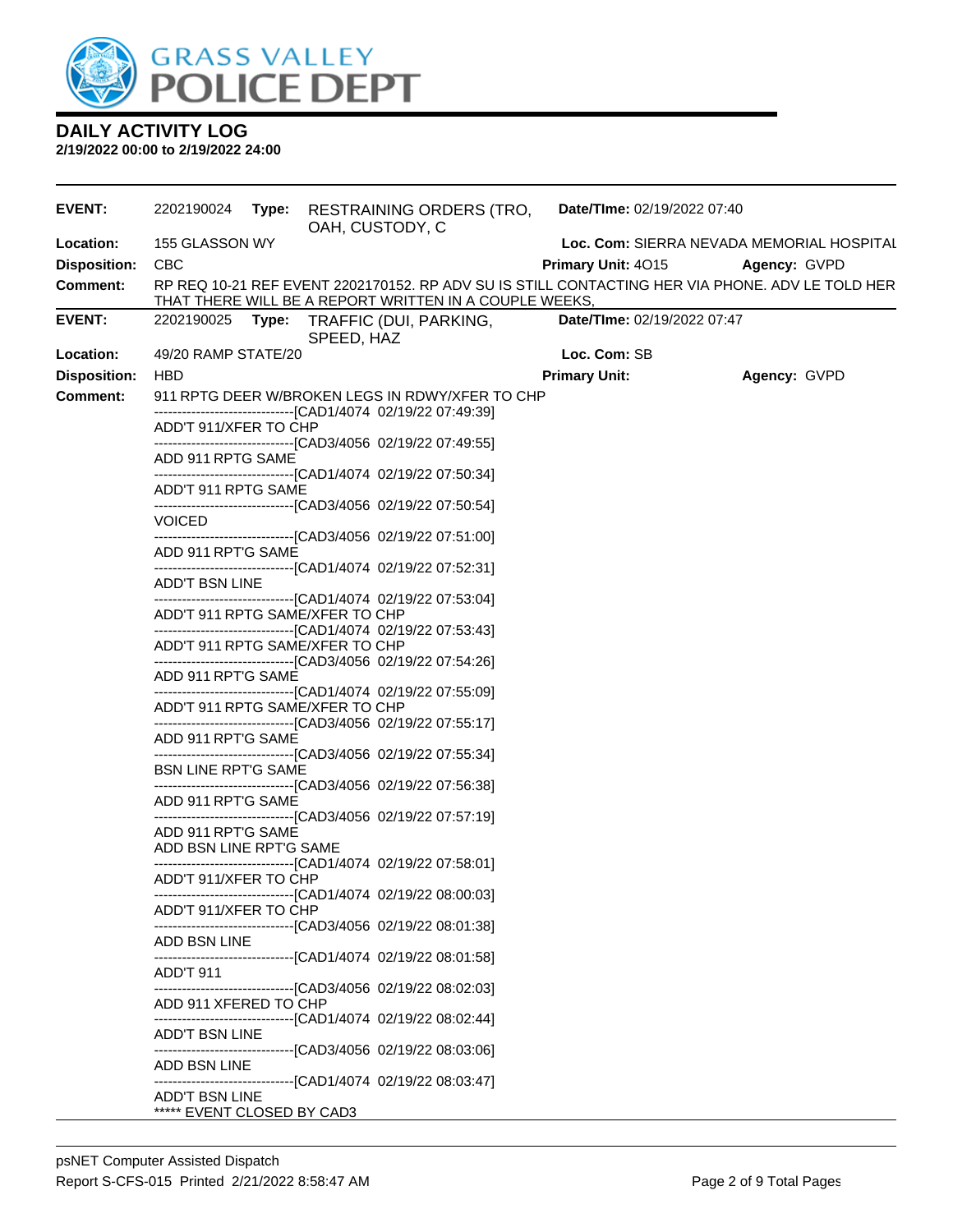

| <b>EVENT:</b>       | 2202190030                                                                                                                                                                                                                            |       | Type: ANIMALS (ABUSE, LOOSE,<br>FOUND, INJURED)                                                                                                                                             | Date/TIme: 02/19/2022 08:16       |              |  |
|---------------------|---------------------------------------------------------------------------------------------------------------------------------------------------------------------------------------------------------------------------------------|-------|---------------------------------------------------------------------------------------------------------------------------------------------------------------------------------------------|-----------------------------------|--------------|--|
| Location:           | 660 MINNIE ST                                                                                                                                                                                                                         |       |                                                                                                                                                                                             | Loc. Com: CONDON PARK             |              |  |
| <b>Disposition:</b> | <b>CNOP</b>                                                                                                                                                                                                                           |       |                                                                                                                                                                                             | <b>Primary Unit: 4Z32</b>         | Agency: GVPD |  |
| <b>Comment:</b>     |                                                                                                                                                                                                                                       |       | RP RPTG LOOSE OLDER GOLEND RETRIEVER IN THE DOG PARK. RP WAS ABLE TO CONTAIN HIS IM THE<br>SMALL DOG AREA. NO OWNER AROUND.<br>-------------------------------[CAD3/4056_02/19/22_08:22:20] |                                   |              |  |
|                     | OWNER PICKED UP THE DOG                                                                                                                                                                                                               |       |                                                                                                                                                                                             |                                   |              |  |
| <b>EVENT:</b>       |                                                                                                                                                                                                                                       |       | 2202190035 Type: ALL OTHERS                                                                                                                                                                 | Date/TIme: 02/19/2022 08:47       |              |  |
| Location:           | 340 PLEASANT ST #36                                                                                                                                                                                                                   |       |                                                                                                                                                                                             | Loc. Com: GRASS VALLEY APARTMENTS |              |  |
| <b>Disposition:</b> |                                                                                                                                                                                                                                       |       |                                                                                                                                                                                             | <b>Primary Unit: 401</b>          | Agency: GVPD |  |
| <b>Comment:</b>     | RP RPTG THERE WAS PLUMBING ISSUES IN THE APARTMENTS LAST WEEK AND THERE ARE PEOPLE LIVING<br>WITH SEWAGE SATURATED CARPETS THAT MANAGEMENT HAS NOT REPLACED. REQ10-21<br>-------------------------------[CAD1/4074 02/19/22 08:48:05] |       |                                                                                                                                                                                             |                                   |              |  |
| <b>EVENT:</b>       |                                                                                                                                                                                                                                       |       | RP ADV THERE IS ALSO WASTE AL OVER THE PARKING LOT AS WELL                                                                                                                                  | Date/TIme: 02/19/2022 09:29       |              |  |
| Location:           | 1983 NEVADA CITY HY                                                                                                                                                                                                                   |       | 2202190042 Type: WELFARE CHECK                                                                                                                                                              | Loc. Com: KFC                     |              |  |
| <b>Disposition:</b> | GOA                                                                                                                                                                                                                                   |       |                                                                                                                                                                                             | <b>Primary Unit: 4015</b>         | Agency: GVPD |  |
| <b>Comment:</b>     |                                                                                                                                                                                                                                       |       | 911 RPTG TRANSIENT WMA LSW JACKET OVER HIS HEAD. RP IS CONCERNED BECAUSE SUBJ DID NOT HAVE                                                                                                  |                                   |              |  |
|                     | SHOES.                                                                                                                                                                                                                                |       |                                                                                                                                                                                             |                                   |              |  |
|                     |                                                                                                                                                                                                                                       |       | -------------------------------[CAD1/4074 02/19/22 09:29:40]<br>EVENT CALL TYPE CHANGED FROM COD                                                                                            |                                   |              |  |
| <b>EVENT:</b>       |                                                                                                                                                                                                                                       |       | 2202190051 Type: TRAFFIC (DUI, PARKING,                                                                                                                                                     | Date/TIme: 02/19/2022 10:13       |              |  |
|                     |                                                                                                                                                                                                                                       |       | SPEED, HAZ                                                                                                                                                                                  |                                   |              |  |
| Location:           | ARCADIA DR/CYPRESS HILL DR                                                                                                                                                                                                            |       |                                                                                                                                                                                             | Loc. Com:                         |              |  |
| <b>Disposition:</b> | UTL                                                                                                                                                                                                                                   |       |                                                                                                                                                                                             | Primary Unit: 401 Agency: GVPD    |              |  |
| <b>Comment:</b>     |                                                                                                                                                                                                                                       |       | RP RPTG SUBJ RIDING A SMALL MOTORBIKE ON THE RDWY WITH NO HELMET. SUBJ LIVES ON UPPER                                                                                                       |                                   |              |  |
| <b>EVENT:</b>       | ARCADIA                                                                                                                                                                                                                               |       | 2202190054 Type: 911 UNKNOWN                                                                                                                                                                | Date/TIme: 02/19/2022 10:23       |              |  |
|                     |                                                                                                                                                                                                                                       |       | (HANGUPS, ABAN'S)                                                                                                                                                                           |                                   |              |  |
| Location:           | 10791 EA EMPIRE ST                                                                                                                                                                                                                    |       |                                                                                                                                                                                             | Loc. Com: EMPIRE MINE STATE PARK  |              |  |
| <b>Disposition:</b> | <b>HBD</b>                                                                                                                                                                                                                            |       |                                                                                                                                                                                             | <b>Primary Unit:</b>              | Agency: GVPD |  |
| <b>Comment:</b>     | 911 ABAN                                                                                                                                                                                                                              |       |                                                                                                                                                                                             |                                   |              |  |
|                     |                                                                                                                                                                                                                                       |       | ------------------------[CAD1/4074_02/19/22 10:24:37]<br>EVENT LOCATION CHANGED FROM LAT:39.20056500 LONG: -121.056729 GRASS VALLEY                                                         |                                   |              |  |
|                     |                                                                                                                                                                                                                                       |       | -------------------------------[CAD1/4074_02/19/22 10:24:53]                                                                                                                                |                                   |              |  |
|                     | ON CB RP ADV C4, ACCIDETNAL<br>***** EVENT CLOSED BY CAD1                                                                                                                                                                             |       |                                                                                                                                                                                             |                                   |              |  |
| <b>EVENT:</b>       |                                                                                                                                                                                                                                       |       | 2202190058 Type: ANIMALS (ABUSE, LOOSE,                                                                                                                                                     | Date/TIme: 02/19/2022 10:36       |              |  |
|                     |                                                                                                                                                                                                                                       |       | FOUND, INJURED)                                                                                                                                                                             |                                   |              |  |
| Location:           | 11953 ALTA SIERRA DR                                                                                                                                                                                                                  |       |                                                                                                                                                                                             | Loc. Com:                         |              |  |
| <b>Disposition:</b> | <b>CBC</b>                                                                                                                                                                                                                            |       |                                                                                                                                                                                             | Primary Unit: 4Z32                | Agency: GVPD |  |
| <b>Comment:</b>     | <b>QUARANTINE RELEASE</b>                                                                                                                                                                                                             |       |                                                                                                                                                                                             |                                   |              |  |
|                     |                                                                                                                                                                                                                                       |       | ------------------[CAD3/4056_02/19/22 10:36:10]<br>EVENT LOCATION CHANGED FROM 11953 ALTA SIERRA                                                                                            |                                   |              |  |
| <b>EVENT:</b>       | 2202190060                                                                                                                                                                                                                            | Type: | TRAFFIC (DUI, PARKING,                                                                                                                                                                      | Date/TIme: 02/19/2022 10:44       |              |  |
| Location:           |                                                                                                                                                                                                                                       |       | SPEED, HAZ<br>49/20 RAMP STATE/BRUNSWICK RD                                                                                                                                                 | Loc. Com: SB                      |              |  |
| <b>Disposition:</b> | <b>HBD</b>                                                                                                                                                                                                                            |       |                                                                                                                                                                                             | <b>Primary Unit:</b>              | Agency: GVPD |  |
| <b>Comment:</b>     | RP PULLED OVER<br>***** EVENT CLOSED BY CAD3                                                                                                                                                                                          |       | 911 RPT'G ROAD RAGE, SU WAS IN A2 TONE GRN/BEIGE DODGE PK. SU EXITED AT BRUNSWICK AND<br>CONTINUED UP TWRDS 174/XFER TO CHP                                                                 |                                   |              |  |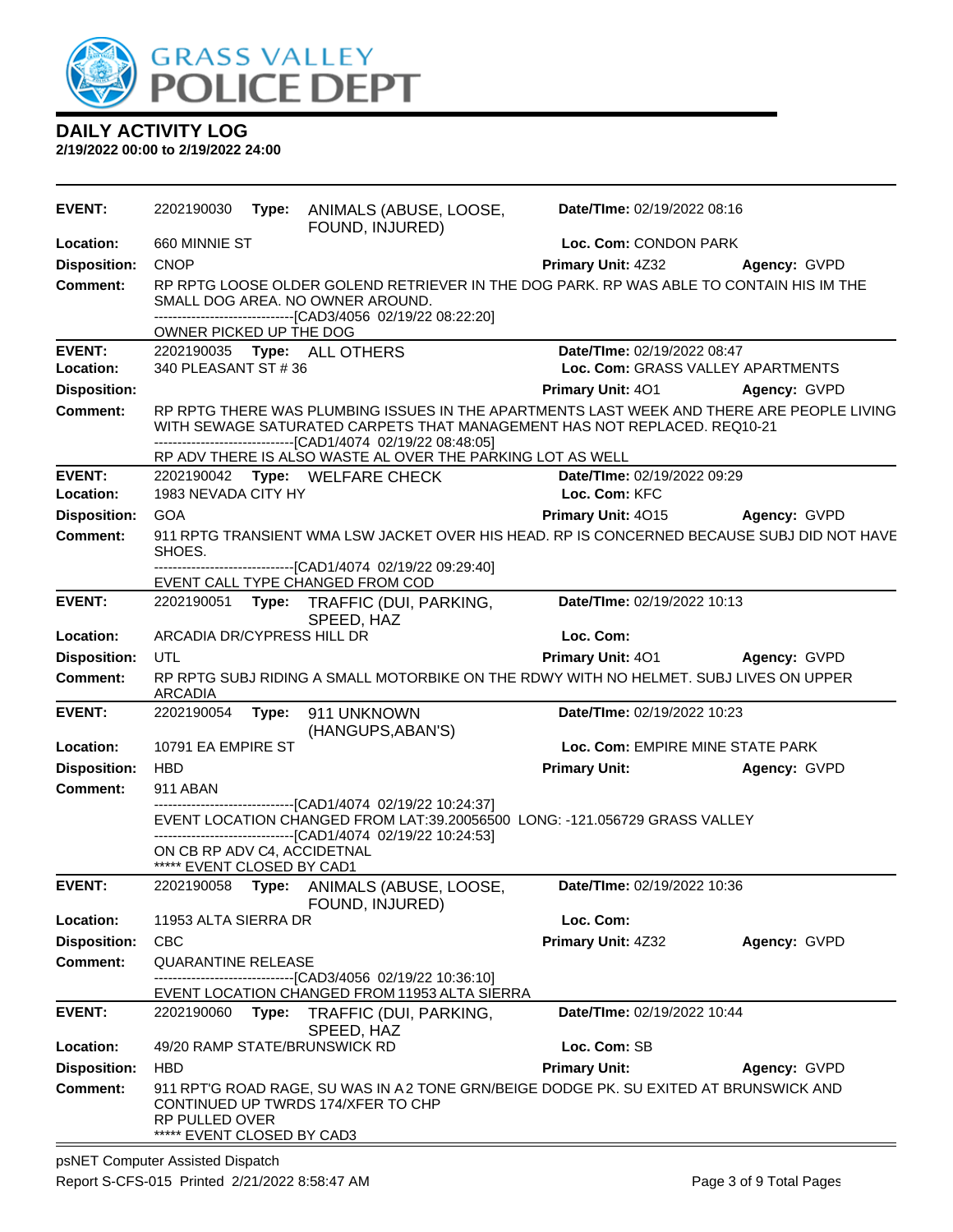

| <b>EVENT:</b>       | 2202190064                    |       | Type: TRAFFIC (DUI, PARKING,<br>SPEED, HAZ                                                                                                                                                                                               | Date/TIme: 02/19/2022 10:57      |              |
|---------------------|-------------------------------|-------|------------------------------------------------------------------------------------------------------------------------------------------------------------------------------------------------------------------------------------------|----------------------------------|--------------|
| Location:           |                               |       | <b>IDAHO MARYLAND RD/BRUNSWICK RD</b>                                                                                                                                                                                                    | Loc. Com:                        |              |
| <b>Disposition:</b> | UTL                           |       |                                                                                                                                                                                                                                          | Primary Unit: 4018               | Agency: GVPD |
| <b>Comment:</b>     |                               |       | RP RPTG PLASTIC BOX IN MIDDLE OF RDWY.                                                                                                                                                                                                   |                                  |              |
| <b>EVENT:</b>       | 2202190067                    | Type: | 911 UNKNOWN<br>(HANGUPS, ABAN'S)                                                                                                                                                                                                         | Date/TIme: 02/19/2022 11:05      |              |
| Location:           | 649 SUTTON WY                 |       |                                                                                                                                                                                                                                          | Loc. Com: INCREDIBLE PETS        |              |
| <b>Disposition:</b> | <b>HBD</b>                    |       |                                                                                                                                                                                                                                          | <b>Primary Unit:</b>             | Agency: GVPD |
| <b>Comment:</b>     | <b>911 ABAN</b>               |       |                                                                                                                                                                                                                                          |                                  |              |
|                     |                               |       | -------------------[CAD1/4074_02/19/22 11:07:18]<br>EVENT LOCATION CHANGED FROM LAT:39.23328800 LONG: -121.034048 GRASS VALLEY<br>-------------------------------[CAD1/4074 02/19/22 11:07:57]                                           |                                  |              |
|                     | ***** EVENT CLOSED BY CAD1    |       | ON CB RP ADV THERE WAS A VEH WITH DOGS IN IT AND A PROPANE TANK THAT WAS LEAKING. RP<br>DISCONNECTED BECAUSE HE WAS ABLE TO FIND THE OWNER AND ADV THEM OF THE ISSUE.                                                                    |                                  |              |
| <b>EVENT:</b>       | 2202190070 Type: TRESPASS     |       |                                                                                                                                                                                                                                          | Date/TIme: 02/19/2022 11:17      |              |
| Location:           | 111 CASTLEMONT DR             |       |                                                                                                                                                                                                                                          | Loc. Com:                        |              |
| <b>Disposition:</b> | <b>CBC</b>                    |       |                                                                                                                                                                                                                                          | <b>Primary Unit: 401</b>         | Agency: GVPD |
| Comment:            |                               |       | RP RPTG TWO J FEMALES TRESPASSED ON HER PROPERTY AND TRIED TO BREAK INTO NEIGHBORS<br>HOUSE LAST NIGHT. HFJ'S DRK HAIR, DRK EYES. 15-16YOA. RP STATES HER AND HER SON DID NOT KNOW<br>XRAYS BUT SHOWED UP WITH J SONS FRIEND. REQ 10-21. |                                  |              |
| <b>EVENT:</b>       |                               |       | 2202190071 Type: ANIMALS (ABUSE, LOOSE,<br>FOUND, INJURED)                                                                                                                                                                               | Date/TIme: 02/19/2022 11:22      |              |
| Location:           | 841 OLD TUNNEL RD             |       |                                                                                                                                                                                                                                          | Loc. Com:                        |              |
| <b>Disposition:</b> | <b>CBC</b>                    |       |                                                                                                                                                                                                                                          | Primary Unit: 4Z32               | Agency: GVPD |
| <b>Comment:</b>     |                               |       | -------------------------------[SUPV01/3675 02/19/22 11:32:40]<br>EVENT LOCATION CHANGED FROM 841 OLD TUNNEL                                                                                                                             |                                  |              |
| <b>EVENT:</b>       |                               |       | 2202190075 Type: WELFARE CHECK                                                                                                                                                                                                           | Date/TIme: 02/19/2022 11:52      |              |
| Location:           | DORSEY DR/EA MAIN ST          |       |                                                                                                                                                                                                                                          | Loc. Com:                        |              |
| <b>Disposition:</b> | ARA                           |       |                                                                                                                                                                                                                                          | Primary Unit: 4015               | Agency: GVPD |
| Case No:            | G2200441                      |       |                                                                                                                                                                                                                                          |                                  |              |
| <b>Comment:</b>     | <b>CALFIRE</b>                |       | 911 CALLER RPTG SUBJ LAYING ON THE SIDE OF THE RD. NOT RESPONSIVE TO RP. POSS INJURED/XFER TC<br>-------------------------[CAD1/4074_02/19/22 11:53:16]                                                                                  |                                  |              |
|                     |                               |       | SUBJ NOW ADV HE DOES NOT WANT AN AMBULANCE                                                                                                                                                                                               |                                  |              |
|                     |                               |       | -------------------------------[CAD3/4056 02/19/22 12:18:32]                                                                                                                                                                             |                                  |              |
| <b>EVENT:</b>       |                               |       | ISSUED CASE# G2200441 FOR AGENCY GVPD by UNIT 4O15                                                                                                                                                                                       | Date/TIme: 02/19/2022 12:29      |              |
| Location:           | 2202190080<br>618 S AUBURN ST | Type: | <b>ALL OTHERS</b>                                                                                                                                                                                                                        | Loc. Com: APARTMENT COMPLEX      |              |
| <b>Disposition:</b> | <b>CNOP</b>                   |       |                                                                                                                                                                                                                                          | Primary Unit: 4018               | Agency: GVPD |
| <b>Comment:</b>     |                               |       | 911 RPT'G MAILBOX DOORS ARE LEFT OPEN AND MAIL IS EXPOSED, RP IS UNABLE TO SECURE IT                                                                                                                                                     |                                  |              |
|                     |                               |       | ----------------[CAD1/4074_02/19/22 12:34:02]                                                                                                                                                                                            |                                  |              |
|                     |                               |       | RP WAS ABLE TO FLAG DOWN POST MAN AND HE FIXED IT. LE CAN1022                                                                                                                                                                            |                                  |              |
| <b>EVENT:</b>       | 2202190083                    | Type: | 911 UNKNOWN                                                                                                                                                                                                                              | Date/TIme: 02/19/2022 12:40      |              |
| Location:           | 176 MCNAB CR                  |       | (HANGUPS, ABAN'S)                                                                                                                                                                                                                        | Loc. Com: 7 METERS AT 90 PERCENT |              |
| <b>Disposition:</b> | <b>HBD</b>                    |       |                                                                                                                                                                                                                                          | <b>Primary Unit:</b>             | Agency: GVPD |
|                     |                               |       |                                                                                                                                                                                                                                          |                                  |              |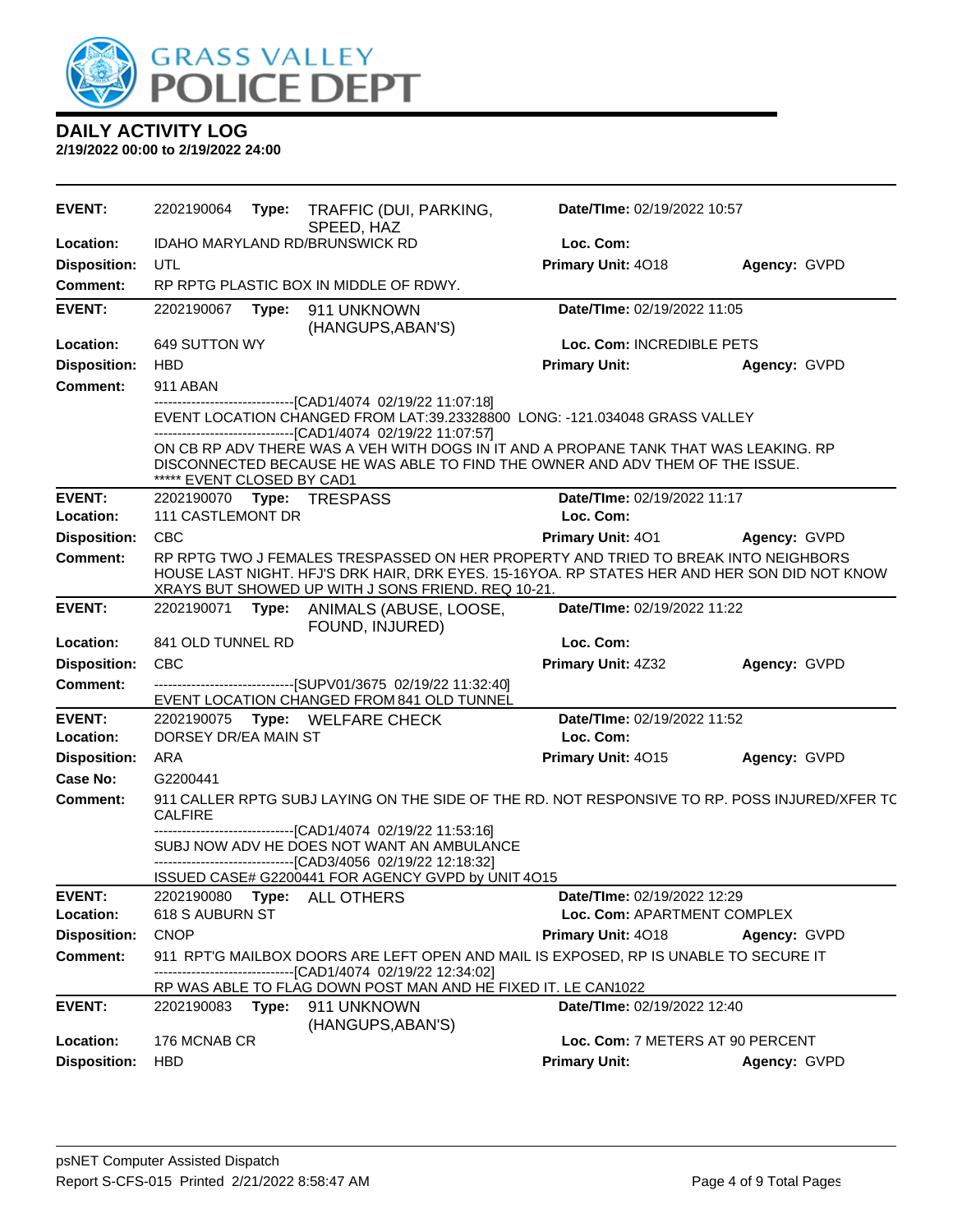

| Comment:            |                                                                                                   |  | 911 OPEN LINE, NOTHING SIGNIFICANT HEARD.                                                                                                 |                             |              |  |
|---------------------|---------------------------------------------------------------------------------------------------|--|-------------------------------------------------------------------------------------------------------------------------------------------|-----------------------------|--------------|--|
|                     |                                                                                                   |  | ------------------------------[CAD1/4074_02/19/22 12:41:04]<br>EVENT LOCATION CHANGED FROM LAT:39.22795500 LONG: -121.056193 GRASS VALLEY |                             |              |  |
|                     |                                                                                                   |  | -------------------------------[CAD1/4074 02/19/22 12:41:15]                                                                              |                             |              |  |
|                     | ***** EVENT CLOSED BY CAD3                                                                        |  | ON CB RP ADV C4, OUTSIDE WALKING, ACCIDENTAL                                                                                              |                             |              |  |
| <b>EVENT:</b>       | 2202190097 Type: VEH CITES, VIN, TOWS, DUI                                                        |  |                                                                                                                                           | Date/TIme: 02/19/2022 13:23 |              |  |
| Location:           | 41 PRIMROSE LN # 12                                                                               |  |                                                                                                                                           | Loc. Com:                   |              |  |
| <b>Disposition:</b> | <b>CBC</b>                                                                                        |  |                                                                                                                                           | Primary Unit: 401           | Agency: GVPD |  |
| <b>Comment:</b>     | <b>VIN VERIFICATIONS</b>                                                                          |  |                                                                                                                                           |                             |              |  |
|                     |                                                                                                   |  | -------------------------[CAD1/4074_02/19/22 13:24:13]<br>EVENT LOCATION CHANGED FROM 401 PRIMROSE 12                                     |                             |              |  |
| <b>EVENT:</b>       | 2202190108<br>Type: ALARMS (SILENT, AUDIBLE,<br><b>COMMERCIAL, RES</b>                            |  |                                                                                                                                           | Date/TIme: 02/19/2022 13:55 |              |  |
| <b>Location:</b>    | 435 SUTTON WY                                                                                     |  |                                                                                                                                           | Loc. Com: FREED             |              |  |
| <b>Disposition:</b> | <b>HBD</b>                                                                                        |  |                                                                                                                                           | <b>Primary Unit:</b>        | Agency: GVPD |  |
| Comment:            |                                                                                                   |  | 10-33A/ ENTRY EXIT FROM STAFF DOOR/ RESP PENDING<br>-------------------------------[CAD3/4056 02/19/22 13:56:02]                          |                             |              |  |
|                     | 10-22 EMPLOYEE ON SITE<br>***** EVENT CLOSED BY CAD3                                              |  |                                                                                                                                           |                             |              |  |
| <b>EVENT:</b>       | Date/TIme: 02/19/2022 13:55<br>2202190109<br>Type: DRUGS (ANY NARCOTIC<br><b>RELATED OFFENSE)</b> |  |                                                                                                                                           |                             |              |  |
| Location:           | 151 W MCKNIGHT WY # C                                                                             |  |                                                                                                                                           | Loc. Com: BASKIN ROBBINS    |              |  |
| <b>Disposition:</b> | ARA CHARGE IN CALL                                                                                |  |                                                                                                                                           | <b>Primary Unit: 401</b>    | Agency: GVPD |  |
| Case No:            | G2200442                                                                                          |  |                                                                                                                                           |                             |              |  |
| Comment:            | 7XCR510                                                                                           |  | RP RPTG XRAY DOING 'WHIP-ITS' IN HER VEH IN PARKING LOT. VEH IS ORANGE HONDA ELEMENT LP:                                                  |                             |              |  |
|                     |                                                                                                   |  |                                                                                                                                           |                             |              |  |
|                     | 10-39 MEDICAL                                                                                     |  | ---------------------------------[CAD3/4056 02/19/22 14:28:29]                                                                            |                             |              |  |
|                     |                                                                                                   |  | ISSUED CASE# G2200442 FOR AGENCY GVPD by UNIT 4O1                                                                                         |                             |              |  |
|                     |                                                                                                   |  | -------------------------------[CAD3/4056 02/19/22 14:31:41]<br>TOW ASSIGNED-KILROYS, 800 E MAIN ST, GRASS VALLEY, 5302733495,            |                             |              |  |
|                     |                                                                                                   |  | -------------------------------[CAD3/4056 02/19/22 14:31:49]                                                                              |                             |              |  |
|                     | 10-39 KILROYS, ENRT DRIVE TIME                                                                    |  |                                                                                                                                           |                             |              |  |
|                     | FCN/3702205002566                                                                                 |  | -------------------------------[CAD1/4074 02/19/22 14:52:24]                                                                              |                             |              |  |
|                     | AR BOOKED 381(B)PC                                                                                |  | -------------------------[CAD1/4074_02/19/22 15:39:10]                                                                                    |                             |              |  |
| <b>EVENT:</b>       |                                                                                                   |  | 2202190117 Type: GRAND THEFT AUTO                                                                                                         | Date/TIme: 02/19/2022 14:26 |              |  |
| Location:           | 24 ROCKWOOD DR # 24                                                                               |  |                                                                                                                                           | Loc. Com:                   |              |  |
| <b>Disposition:</b> | <b>RPT BOLO ISSUED</b>                                                                            |  |                                                                                                                                           | Primary Unit: 4K6           | Agency: GVPD |  |
| Case No:            | G2200443                                                                                          |  |                                                                                                                                           |                             |              |  |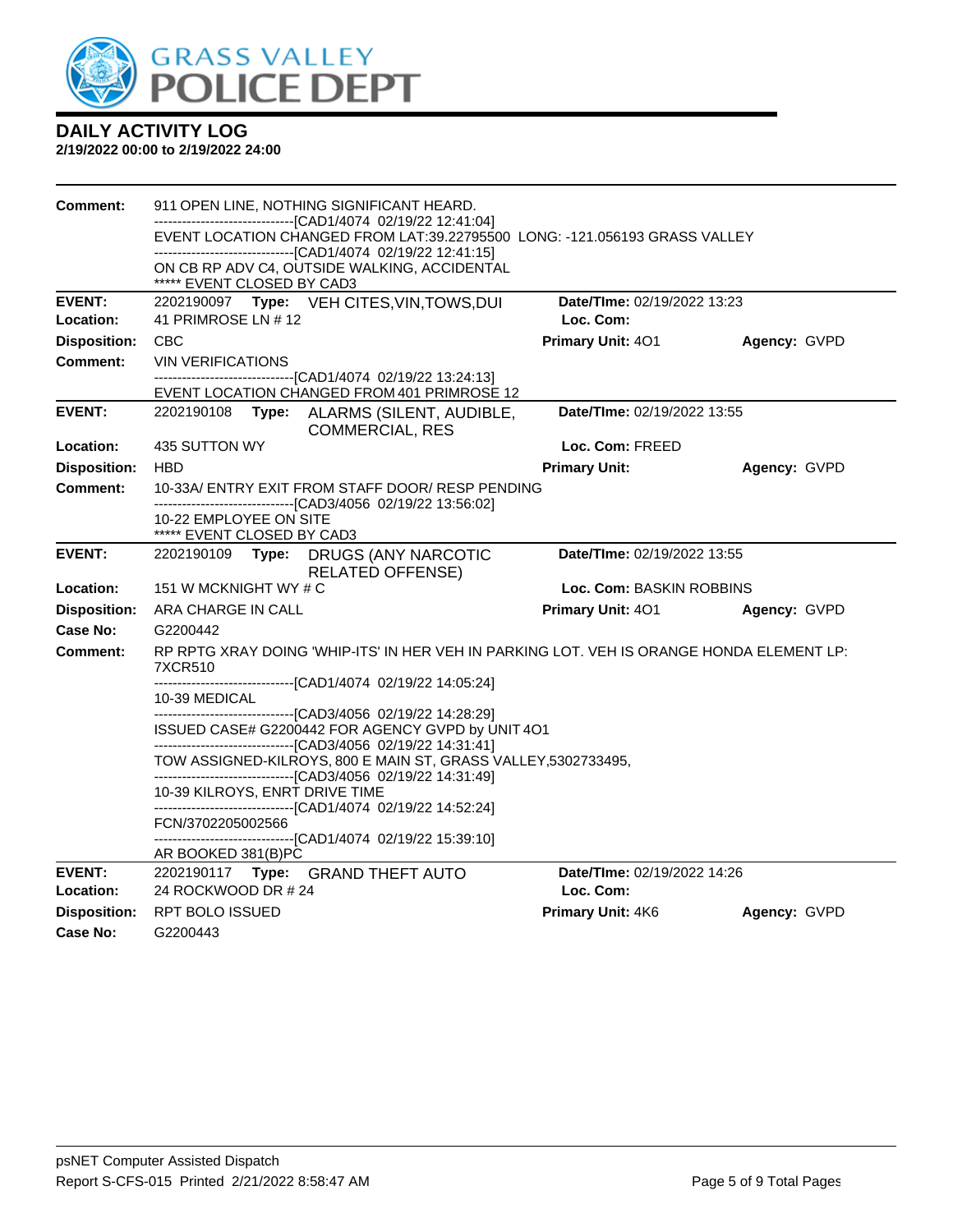

| <b>Comment:</b>            | 911 CHP XFER RPTG HIS VEH STOLEN WITHIN THE LAST 20 MINS. GREY 2014 LEXUS VA LP: UFK8786. ONE<br>SET OF KEYS UNACCOUNTED FOR. RP DID NOT SEE ANYTHING<br>------------------------------[CAD1/4074 02/19/22 14:29:43]                              |                                                        |                                                                                                                                                                                       |              |  |  |  |  |
|----------------------------|---------------------------------------------------------------------------------------------------------------------------------------------------------------------------------------------------------------------------------------------------|--------------------------------------------------------|---------------------------------------------------------------------------------------------------------------------------------------------------------------------------------------|--------------|--|--|--|--|
|                            |                                                                                                                                                                                                                                                   |                                                        | NEIGHBOR CAME ON LINE RPTG SU WAS WMA RED BEARD BALD APPROX 508 LSW LIGHT BLU TSHIRT AND<br>JEANS. VEH LEFT DOWN DRIVEWAY AND THEN CAME BACK UP AND THEN SHE DIDNT SEE WHERE IT WENT. |              |  |  |  |  |
|                            | RP ADV ANOTHER XRAY IN VEH WITH LIGHT BLN HAIR                                                                                                                                                                                                    |                                                        |                                                                                                                                                                                       |              |  |  |  |  |
|                            | -------------------------------[CAD1/4074 02/19/22 14:54:52]                                                                                                                                                                                      | ISSUED CASE# G2200443 FOR AGENCY GVPD by UNIT 4K6      |                                                                                                                                                                                       |              |  |  |  |  |
|                            | -------------------------------[CAD1/4074 02/19/22 15:44:29]                                                                                                                                                                                      |                                                        |                                                                                                                                                                                       |              |  |  |  |  |
|                            | FCN/3702205002702<br>-------------------------------[CAD1/4074 02/19/22 17:49:13]                                                                                                                                                                 |                                                        |                                                                                                                                                                                       |              |  |  |  |  |
|                            | VEH RECOVERED, ONE IN CUSTODY                                                                                                                                                                                                                     |                                                        |                                                                                                                                                                                       |              |  |  |  |  |
| <b>EVENT:</b>              | 2202190121 Type: ATTEMPT TO CONTACT                                                                                                                                                                                                               |                                                        | Date/TIme: 02/19/2022 14:56                                                                                                                                                           |              |  |  |  |  |
| Location:                  | 261 HUGHES RD                                                                                                                                                                                                                                     |                                                        | Loc. Com:                                                                                                                                                                             |              |  |  |  |  |
| <b>Disposition:</b>        | <b>CBC</b>                                                                                                                                                                                                                                        |                                                        | Primary Unit: 4018                                                                                                                                                                    | Agency: GVPD |  |  |  |  |
| <b>Comment:</b>            | -------------------------------[CAD1/4074 02/19/22 14:57:11]<br>EVENT LOCATION CHANGED FROM 261 HUGHES                                                                                                                                            |                                                        |                                                                                                                                                                                       |              |  |  |  |  |
| <b>EVENT:</b>              | Date/TIme: 02/19/2022 14:59<br>2202190122 Type: 911 UNKNOWN<br>(HANGUPS, ABAN'S)                                                                                                                                                                  |                                                        |                                                                                                                                                                                       |              |  |  |  |  |
| Location:                  | <b>DOWNTOWN</b>                                                                                                                                                                                                                                   |                                                        | Loc. Com:                                                                                                                                                                             |              |  |  |  |  |
| <b>Disposition:</b>        | <b>HBD</b>                                                                                                                                                                                                                                        |                                                        | <b>Primary Unit:</b>                                                                                                                                                                  | Agency: GVPD |  |  |  |  |
| <b>Comment:</b>            | 911 ABANDON/C4 ON CALLBACK<br>***** EVENT CLOSED BY CAD3                                                                                                                                                                                          |                                                        |                                                                                                                                                                                       |              |  |  |  |  |
| <b>EVENT:</b>              | Date/TIme: 02/19/2022 15:18<br>2202190127 Type: DISTURBANCE (NOISE,<br>MUSIC, VERBAL, BARKI                                                                                                                                                       |                                                        |                                                                                                                                                                                       |              |  |  |  |  |
| Location:                  | 1375 MULBERRY DR                                                                                                                                                                                                                                  |                                                        | Loc. Com:                                                                                                                                                                             |              |  |  |  |  |
| <b>Disposition:</b>        | <b>RPT MEDIATED</b>                                                                                                                                                                                                                               |                                                        | Primary Unit: 4015                                                                                                                                                                    | Agency: GVPD |  |  |  |  |
| Case No:                   | G2200444                                                                                                                                                                                                                                          |                                                        |                                                                                                                                                                                       |              |  |  |  |  |
| <b>Comment:</b>            |                                                                                                                                                                                                                                                   | HEATED 415V IN BACKGROUND RP NOT LISTENING TO DISPATCH | 911 XFER FROM CHP, RP RPT'G HE WAS ATTACKED BY HIS EX WIFE BUT DOES NOT NEED AN AMBULANCE                                                                                             |              |  |  |  |  |
|                            | ---------------------------------[CAD3/4056 02/19/22 15:19:58]<br>RP THINKS HE MIGHT HAVE A BROKEN FINGER. BOTH PARTIES YELLING AT EACH OTHER AND NOT<br>ANSWERING ANY QUESTIONS.<br>-------------------------------[CAD3/4056 02/19/22 15:20:40] |                                                        |                                                                                                                                                                                       |              |  |  |  |  |
|                            | DISPATCH DISCONNECTED<br>-------------------------------[CAD1/4074 02/19/22 15:32:39]                                                                                                                                                             |                                                        |                                                                                                                                                                                       |              |  |  |  |  |
|                            | 10-39 CALFIRE                                                                                                                                                                                                                                     |                                                        |                                                                                                                                                                                       |              |  |  |  |  |
|                            | --------------------------------[CAD1/4074 02/19/22 15:53:39]                                                                                                                                                                                     | ISSUED CASE# G2200444 FOR AGENCY GVPD by UNIT 4015     |                                                                                                                                                                                       |              |  |  |  |  |
| EVENT:                     | 2202190132 Type: WELFARE CHECK                                                                                                                                                                                                                    |                                                        | Date/TIme: 02/19/2022 15:35                                                                                                                                                           |              |  |  |  |  |
| Location:                  | 14 WENDY CR                                                                                                                                                                                                                                       |                                                        | Loc. Com:                                                                                                                                                                             |              |  |  |  |  |
| <b>Disposition:</b>        | <b>CBC</b>                                                                                                                                                                                                                                        |                                                        | Primary Unit: 4K6                                                                                                                                                                     | Agency: GVPD |  |  |  |  |
| <b>Comment:</b>            | ------------------------[4K6/MDT 02/19/22 16:02]                                                                                                                                                                                                  |                                                        | RP REQ CHK ON HIS ADULT BROTHER WHO HAS MEMORY ISSUES. LAST CTC WAS2 MONTHS AGO                                                                                                       |              |  |  |  |  |
|                            |                                                                                                                                                                                                                                                   |                                                        | ATC AT RESD, NEG RESULTS. PER NEIGHBORS, SUBJ HAS NOT RETURNED SINCE BEING TAKEN BY GVPD.                                                                                             |              |  |  |  |  |
|                            |                                                                                                                                                                                                                                                   |                                                        | CTC MADE W/ DAUGHTER (RP FROM 2201210060) WHO ADV SUBJ LIVES IN CARE FACILITY.                                                                                                        |              |  |  |  |  |
|                            | ATC RP, HOWEVER PHONE IS BUSY.                                                                                                                                                                                                                    |                                                        |                                                                                                                                                                                       |              |  |  |  |  |
|                            | <b>CBC</b>                                                                                                                                                                                                                                        |                                                        |                                                                                                                                                                                       |              |  |  |  |  |
| <b>EVENT:</b><br>Location: | 2202190136<br>Type:<br>276 GATES PL                                                                                                                                                                                                               | <b>WELFARE CHECK</b>                                   | <b>Date/TIme: 02/19/2022 15:56</b><br>Loc. Com:                                                                                                                                       |              |  |  |  |  |
|                            |                                                                                                                                                                                                                                                   |                                                        |                                                                                                                                                                                       |              |  |  |  |  |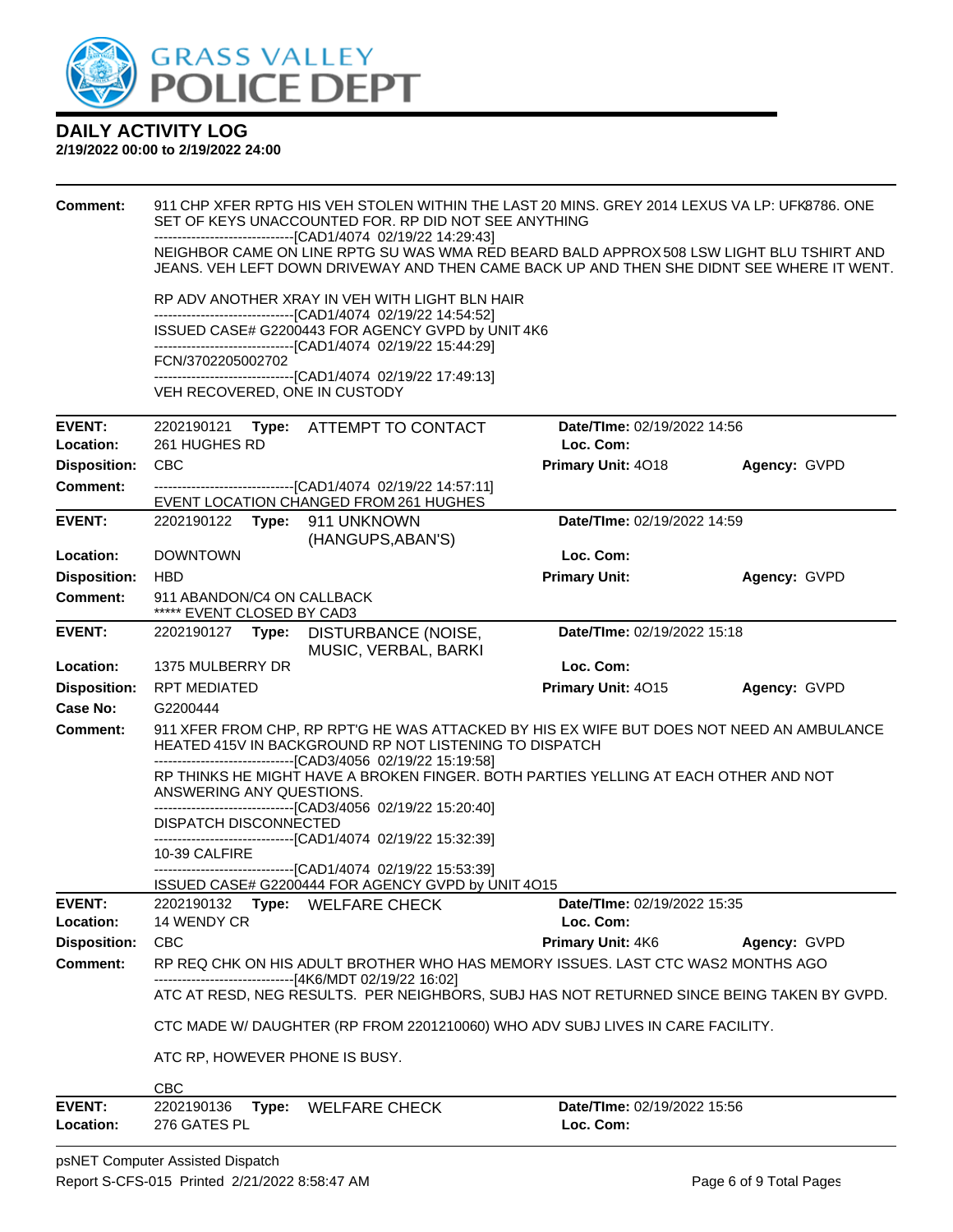

| <b>Disposition:</b> | CBC <sub>C4</sub>          |       |                                                                                                                                                                                                                                                       | <b>Primary Unit: 4015</b><br>Agency: GVPD |              |  |
|---------------------|----------------------------|-------|-------------------------------------------------------------------------------------------------------------------------------------------------------------------------------------------------------------------------------------------------------|-------------------------------------------|--------------|--|
| <b>Comment:</b>     |                            |       | RP RPT'G CONFUSED SUBJ IFO THE BUILDING BY A WHI MINIVAN WHO DOESNT KNOW WHERE SHE LIVES                                                                                                                                                              |                                           |              |  |
| <b>EVENT:</b>       | 2202190143                 | Type: | <b>SUSPICIOUS CIRCUMSTANCE</b><br>(VEHICLE, PERSON                                                                                                                                                                                                    | <b>Date/Time: 02/19/2022 16:13</b>        |              |  |
| Location:           | <b>115 NORTHRIDGE DR</b>   |       |                                                                                                                                                                                                                                                       | Loc. Com:                                 |              |  |
| <b>Disposition:</b> |                            |       | CBC JUST LOOKING FOR AN ESTATE SALE                                                                                                                                                                                                                   | Primary Unit: 4K6                         | Agency: GVPD |  |
| <b>Comment:</b>     |                            |       | WHI SUBURBAN OCCUPIED BY A XRAY FOR OVER AN HOUR<br>VEH IS FULL OF ITEMS, RP CANNOT SEE THE LP                                                                                                                                                        |                                           |              |  |
| <b>EVENT:</b>       |                            |       | 2202190148 Type: CITIZEN ASSIST (CIVIL<br>STANDBY'S, LOCKOUT                                                                                                                                                                                          | Date/TIme: 02/19/2022 16:35               |              |  |
| Location:           | 1262 SUTTON WY             |       |                                                                                                                                                                                                                                                       | Loc. Com: HOSPITALITY HOUSE 530 271 7144  |              |  |
| <b>Disposition:</b> | <b>HBD CLEAR PER 4K6</b>   |       |                                                                                                                                                                                                                                                       | <b>Primary Unit:</b>                      | Agency: GVPD |  |
| <b>Comment:</b>     | <b>CLEARANCE FOR 1</b>     |       | ***** EVENT CLOSED BY CAD2 WITH COMMENT-CLEAR PER 4K6                                                                                                                                                                                                 |                                           |              |  |
| <b>EVENT:</b>       | 2202190149                 | Type: | 911 UNKNOWN                                                                                                                                                                                                                                           | Date/TIme: 02/19/2022 16:35               |              |  |
|                     |                            |       | (HANGUPS, ABAN'S)                                                                                                                                                                                                                                     |                                           |              |  |
| Location:           |                            |       | LAT: 39.22772500 LONG: -121.035025                                                                                                                                                                                                                    | Loc. Com:                                 |              |  |
| <b>Disposition:</b> | <b>HBD CHRONIC ISSUE</b>   |       |                                                                                                                                                                                                                                                       | <b>Primary Unit:</b>                      | Agency: GVPD |  |
| <b>Comment:</b>     | 911 OPEN LINE              |       |                                                                                                                                                                                                                                                       |                                           |              |  |
|                     |                            |       | --------------------------[CAD2/4051_02/19/22 16:36:47]<br>LEFT MESSAGE ON CALLBACK. EXTENSIVE HISTORY W/ OPEN LINE<br>***** EVENT CLOSED BY CAD1 WITH COMMENT-CHRONIC ISSUE                                                                          |                                           |              |  |
| <b>EVENT:</b>       | 2202190154                 |       | Type: TRAFFIC ACCIDENT                                                                                                                                                                                                                                | Date/TIme: 02/19/2022 16:57               |              |  |
| Location:           | 1857 EA MAIN ST            |       |                                                                                                                                                                                                                                                       | Loc. Com: BURGER KING 530 272 6226        |              |  |
| <b>Disposition:</b> | <b>RPT</b>                 |       |                                                                                                                                                                                                                                                       | Primary Unit: 4015                        | Agency: GVPD |  |
| Case No:            | G2200445                   |       |                                                                                                                                                                                                                                                       |                                           |              |  |
| Comment:            | RP WILL BE AT GVPD FOR CTC |       | 911 RPT'G 20002 JUST OCCURED, NON INJURY<br>SU IS IN A WHI VAN WLF409 CONTINUED TWRDS SIERRA COLLEGE DR<br>-------------------------------[CAD3/4056 02/19/22 16:58:23]<br>---------------------------[CAD3/4056 02/19/22 16:58:33]                   |                                           |              |  |
|                     | RP IN A GRY DENALI SUV     |       | -------------------------------[CAD2/4051_02/19/22 17:04:49]<br>911 CALL FROM OTHER DRIVER STATING HE HAS DASH CAM AND REQG1021<br>-------------------------------[CAD1/4074_02/19/22 17:18:53]<br>ISSUED CASE# G2200445 FOR AGENCY GVPD by UNIT 4O15 |                                           |              |  |
| <b>EVENT:</b>       | 2202190157                 |       | Type: ATTEMPT TO CONTACT                                                                                                                                                                                                                              | Date/TIme: 02/19/2022 17:04               |              |  |
| Location:           | RIDGE RD/SLATE CREEK RD    |       |                                                                                                                                                                                                                                                       | Loc. Com:                                 |              |  |
| <b>Disposition:</b> | ARA                        |       |                                                                                                                                                                                                                                                       | Primary Unit: 4K6                         | Agency: GVPD |  |
| <b>Comment:</b>     | <b>ATC 10851 VEH</b>       |       |                                                                                                                                                                                                                                                       |                                           |              |  |
|                     |                            |       | ------------------------------[CAD1/4074 02/19/22 17:05:06]<br>EVENT LOCATION CHANGED FROM RIDGE/SLATE<br>-------------------------------[CAD1/4074_02/19/22 17:38:20]                                                                                |                                           |              |  |
|                     | CASE# G2200443             |       |                                                                                                                                                                                                                                                       |                                           |              |  |
|                     | VEH RECOVERED IN SVS       |       | --------------------------------[CAD1/4074_02/19/22 17:48:58]                                                                                                                                                                                         |                                           |              |  |
|                     | FCN/3702205002702          |       | ------------------------------[4K6/MDT 02/19/22 18:18]                                                                                                                                                                                                |                                           |              |  |
|                     |                            |       | VEH RELEASED ON SCENE TO VI"S GIRLFRIEND.                                                                                                                                                                                                             |                                           |              |  |
| EVENT:              | 2202190161                 |       | Type: FOLLOWUP                                                                                                                                                                                                                                        | Date/TIme: 02/19/2022 17:35               |              |  |
| Location:           | 1010 LAUREL LN # 90        |       |                                                                                                                                                                                                                                                       | Loc. Com:                                 |              |  |
| <b>Disposition:</b> | CBC SUBJ LOCATED           |       |                                                                                                                                                                                                                                                       | Primary Unit: 401                         | Agency: GVPD |  |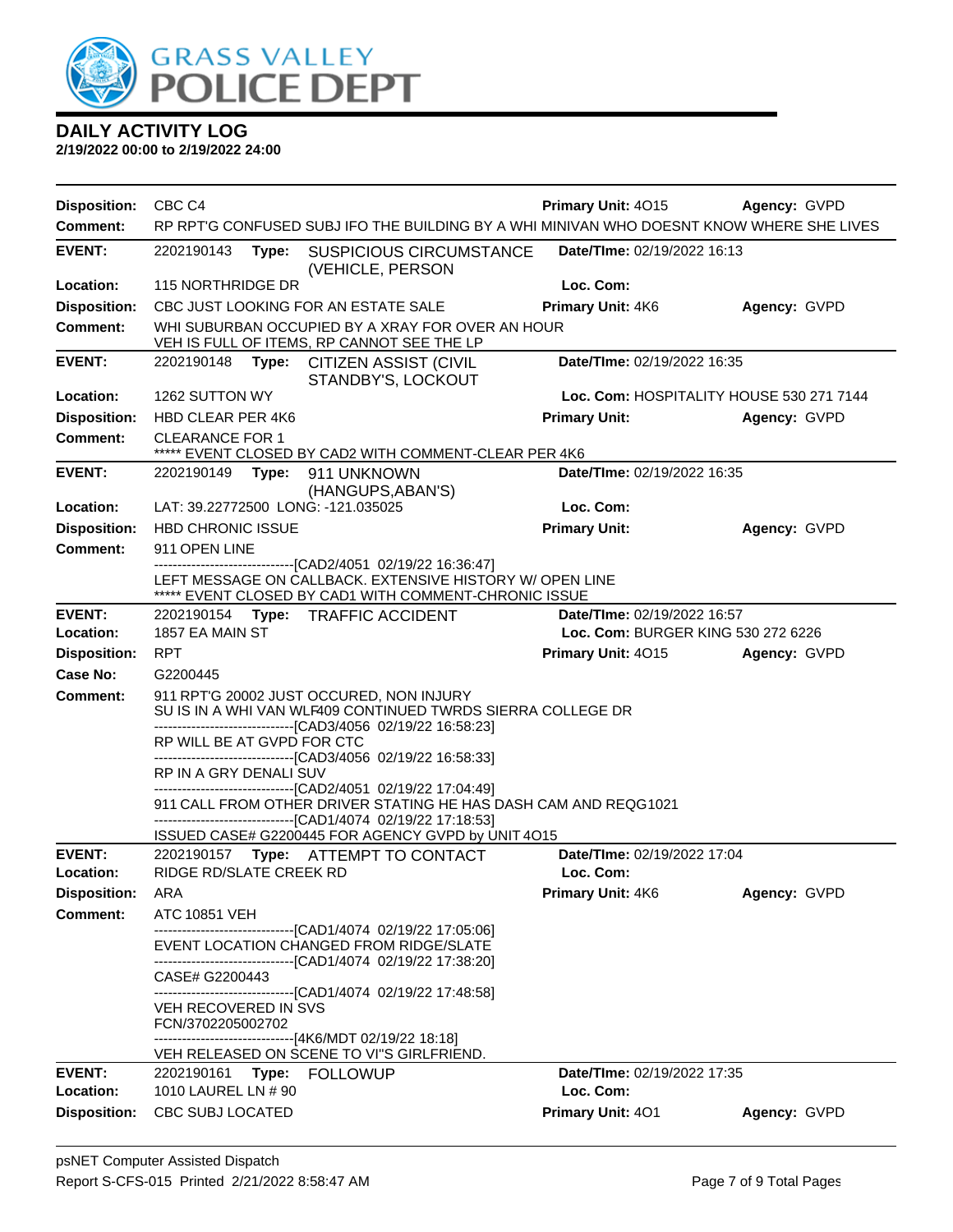

| <b>Comment:</b>     | ATL RP'S HUSBAND                                                                                                                                                                                                         |                                                                                                                                                                                                                                           |                             |              |  |  |
|---------------------|--------------------------------------------------------------------------------------------------------------------------------------------------------------------------------------------------------------------------|-------------------------------------------------------------------------------------------------------------------------------------------------------------------------------------------------------------------------------------------|-----------------------------|--------------|--|--|
| <b>EVENT:</b>       | 2202190169<br>Type:                                                                                                                                                                                                      | <b>CITIZEN ASSIST (CIVIL</b><br>STANDBY'S, LOCKOUT                                                                                                                                                                                        | Date/TIme: 02/19/2022 18:01 |              |  |  |
| Location:           | 104 VALLEY VIEW DR #1                                                                                                                                                                                                    |                                                                                                                                                                                                                                           | Loc. Com:                   |              |  |  |
| <b>Disposition:</b> | <b>CBC</b>                                                                                                                                                                                                               |                                                                                                                                                                                                                                           | Primary Unit: 4018          | Agency: GVPD |  |  |
| <b>Comment:</b>     |                                                                                                                                                                                                                          | CHP XFER/ 911 REQ STANDBY TO GET ROOMATE OUT.<br>SUBJ HAS NOT BEEN EVICTED. RP THINKS SHE WILL BECOME AGGRESSIVE                                                                                                                          |                             |              |  |  |
| <b>EVENT:</b>       | Date/TIme: 02/19/2022 18:34<br>2202190172 Type:<br>DISTURBANCE (NOISE,<br>MUSIC, VERBAL, BARKI                                                                                                                           |                                                                                                                                                                                                                                           |                             |              |  |  |
| Location:           | 201 TOWNSEND ST                                                                                                                                                                                                          |                                                                                                                                                                                                                                           | Loc. Com:                   |              |  |  |
| <b>Disposition:</b> | <b>CBC</b>                                                                                                                                                                                                               |                                                                                                                                                                                                                                           | Primary Unit: 4020          | Agency: GVPD |  |  |
| <b>Comment:</b>     |                                                                                                                                                                                                                          | 911 REPORITNG SUBJ HAVING MENTAL BREAKDOWN AND TRYING TO GET OUT OF VEH AT RESIDENCE.<br>XRAY HEARD CRYING IN BACKGROUND<br>--------------------------------[CAD3/4085 02/19/22 18:35:44]                                                 |                             |              |  |  |
|                     | PER RP, SHE WAS ARRESTED EARLIER TODAY FOR H&S, IS BREAKING DOWN AS RP TRIES TO TAKE HER<br>HOME. THEY ARE PARKED IN DRIVEWAY OF RESIDENCE IN SIL AUDI<br>-------------------------------[4O20/MDT 02/19/22 18:52]       |                                                                                                                                                                                                                                           |                             |              |  |  |
|                     | THEM. CBC.                                                                                                                                                                                                               | CONT MADE W/ RP AND SUBJ. NEG 11550 OR 5150. RP AND SUBJ ADVISED OF RESOURCES AVAILABLE TO                                                                                                                                                |                             |              |  |  |
| <b>EVENT:</b>       | 2202190176 Type:                                                                                                                                                                                                         | REPOSESSED VEHICLES                                                                                                                                                                                                                       | Date/TIme: 02/19/2022 19:03 |              |  |  |
| Location:           | 669 SO AUBURN ST                                                                                                                                                                                                         |                                                                                                                                                                                                                                           | Loc. Com:                   |              |  |  |
| <b>Disposition:</b> | <b>HBD</b>                                                                                                                                                                                                               |                                                                                                                                                                                                                                           | <b>Primary Unit:</b>        | Agency: GVPD |  |  |
| <b>Comment:</b>     |                                                                                                                                                                                                                          | OWNER NOT AWARE. BLK SUBARU IMPREZA LIC: 7GUW446<br>-------------------------------[CAD1/4106 02/19/22 19:07:01]                                                                                                                          |                             |              |  |  |
|                     | FCN/3702205003218<br>***** EVENT CLOSED BY CAD1                                                                                                                                                                          |                                                                                                                                                                                                                                           |                             |              |  |  |
| <b>EVENT:</b>       |                                                                                                                                                                                                                          | 2202190185 Type: FOLLOWUP                                                                                                                                                                                                                 | Date/TIme: 02/19/2022 19:58 |              |  |  |
| Location:           | 613 LEDUC ST                                                                                                                                                                                                             |                                                                                                                                                                                                                                           | Loc. Com:                   |              |  |  |
| <b>Disposition:</b> | CBC                                                                                                                                                                                                                      |                                                                                                                                                                                                                                           | Primary Unit: 4020          | Agency: GVPD |  |  |
| <b>Comment:</b>     | PROPERTY RETURN                                                                                                                                                                                                          |                                                                                                                                                                                                                                           |                             |              |  |  |
|                     |                                                                                                                                                                                                                          | ----------------------[CAD2/4051 02/19/22 20:04:08]<br>EVENT LOCATION CHANGED FROM 613 LEDUC ST                                                                                                                                           |                             |              |  |  |
| <b>EVENT:</b>       | 2202190188 <b>Type:</b>                                                                                                                                                                                                  | <b>ORDINANCES</b><br>(COUNTY/MUNICIPAL)                                                                                                                                                                                                   | Date/TIme: 02/19/2022 20:14 |              |  |  |
| Location:           | 265 SUTTON WY                                                                                                                                                                                                            |                                                                                                                                                                                                                                           | Loc. Com:                   |              |  |  |
| <b>Disposition:</b> |                                                                                                                                                                                                                          | CBC LE AWARE OF ISSUE, INFO TO 4017 FOR FU                                                                                                                                                                                                | Primary Unit: 4020          | Agency: GVPD |  |  |
| <b>Comment:</b>     | RP REPORITNG HOMELESS CAMP BEHIND THE APARTMENTS AND SUBJ LIVING IN IT ARE MAKING A LOT OF<br>NOISE AND CAUSING DISRUPTION AT ALL HOURS OF NIGHT. ACCESSED FROM DIRT ROAD NEAR "211<br>CONNECT". RP WANTS TO REMAIN ANON |                                                                                                                                                                                                                                           |                             |              |  |  |
| <b>EVENT:</b>       | 2202190190                                                                                                                                                                                                               | Type: WELFARE CHECK                                                                                                                                                                                                                       | Date/TIme: 02/19/2022 20:17 |              |  |  |
| Location:           | 1375 MULBERRY DR                                                                                                                                                                                                         |                                                                                                                                                                                                                                           | Loc. Com:                   |              |  |  |
| <b>Disposition:</b> | <b>CBC</b>                                                                                                                                                                                                               |                                                                                                                                                                                                                                           | Primary Unit: 4020          | Agency: GVPD |  |  |
| <b>Comment:</b>     |                                                                                                                                                                                                                          | HOSPITAL REQ WEL CHECK ON FAMILY MEMBER OF PATIENT, RP STATES THEY HAVE NOT BEEN ABLE TO<br>GET AHOLD OF ANYONE RELATED TO THE PATIENT TO GET PATIENT HOME.<br>-------[4O20/MDT 02/19/22 20:38]<br>CONT MADE W/ SUBJ"S DAUGHTER. 10-39 RP |                             |              |  |  |
| <b>EVENT:</b>       |                                                                                                                                                                                                                          | 2202190191 Type: VEHICLE STOP                                                                                                                                                                                                             | Date/TIme: 02/19/2022 20:18 |              |  |  |
| Location:           | 134 S CHURCH ST                                                                                                                                                                                                          |                                                                                                                                                                                                                                           | Loc. Com: BANK OF AMERICA   |              |  |  |
| <b>Disposition:</b> | <b>CIT</b>                                                                                                                                                                                                               |                                                                                                                                                                                                                                           | Primary Unit: 4011          | Agency: GVPD |  |  |
| Comment:            | License: 8WBW979                                                                                                                                                                                                         |                                                                                                                                                                                                                                           |                             |              |  |  |
|                     |                                                                                                                                                                                                                          | ------------------------[CAD3/4085 02/19/22 20:20:08]<br>EVENT LOCATION CHANGED FROM BOF A NEAL                                                                                                                                           |                             |              |  |  |